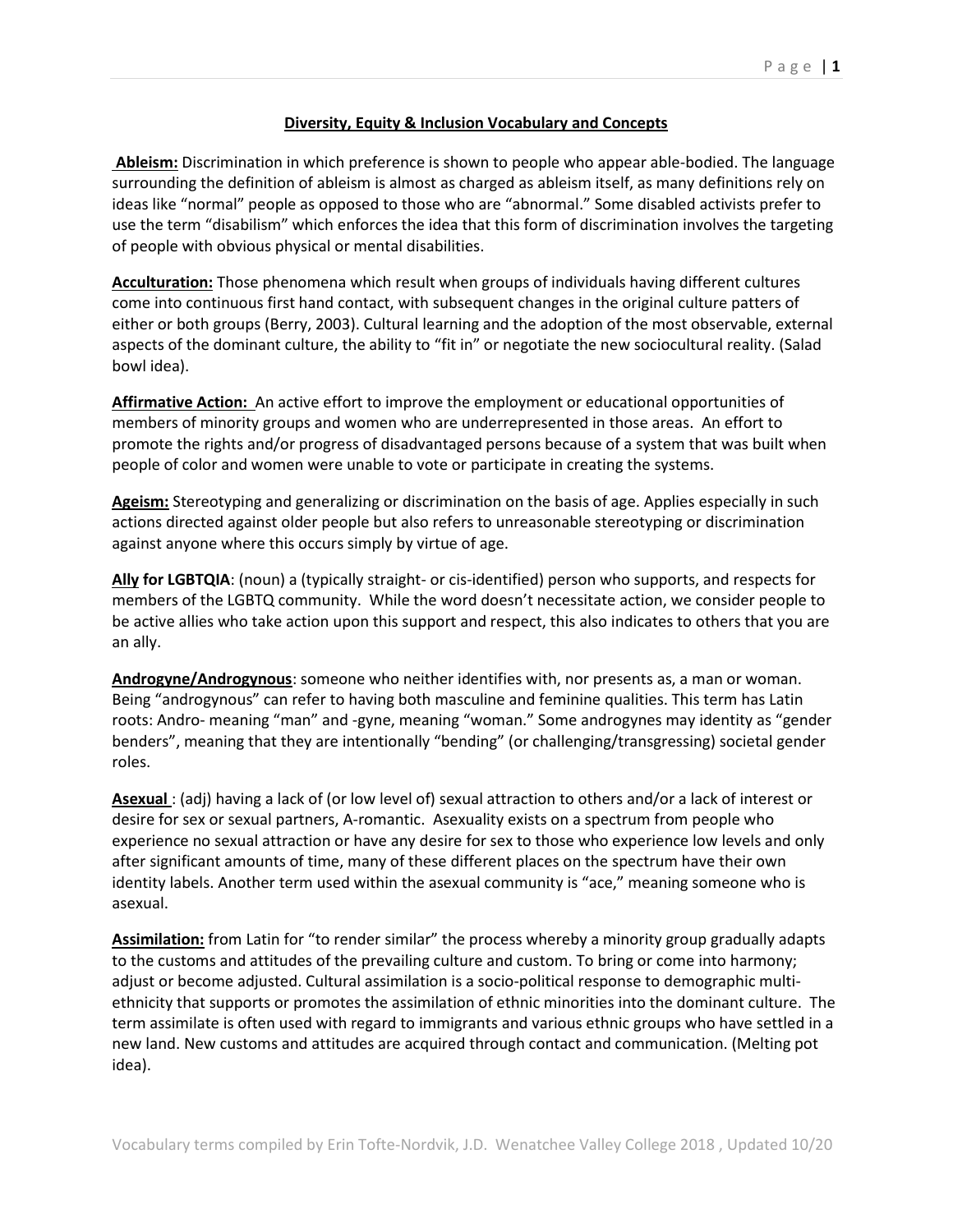**Bi-gender**: Someone who identifies as both a man and a woman. A Bigender identity is a combination of these two genders, but not necessarily a 50/50 combination, as these genders are often felt – and expressed - fully. Similar to individuals who identify as gender fluid, bigender people may present as men, as women, or as gender-neutral ways on different days.

**BIPOC:** Black, Indigenous and People of Color. This term is used to specifically highlight the extreme experiences of slavery and erasure of black and indigenous people within the United States while also recognizing all people of color.

**Chicano/a:** A chosen identity used by those born or raised in the United States who have Mexican heritage. It is sometimes interchangeable with Mexican American. The identity has been used to express pride in a shared cultural, ethnic and community identity of Chicanismo. It also recognizes and celebrates the connection between indigenous and Spanish culture.

**Cisgender:** One whose gender identity matches the sex that they were assigned at birth. Those who have only ever experienced their mental and physical sexes as being aligned. Not transgender.

**Cisnormativity :** (noun) the assumption, in individuals or in institutions, that everyone is cisgender, and that cisgender identities are superior to trans\* identities or people. Leads to invisibility of non-cisgender identities.

**Classism:** Prejudice and discrimination on the basis of social class. It includes individual attitudes and behaviors, systems of policies and practices that are set up to benefit the upper classes at the expense of the lower classes, and can be exhibited in different rates of compensation for the same ability or output, based on factors such as the worker's age, ethnicity, race, religion or sex.

**Color Blindness:** The idea that many Americans are told that they don't or shouldn't see color. Unfortunately the idea of not seeing color means you are not seeing people of color's unique differences, diverse experiences and diverse cultures and honoring that. For many people of color if someone says "I don't see color" they hear that the person therefore doesn't see them. Because their skin color is inherently part of their experience and walk in life. The colorblind idea is built on the misconception that everyone is equal in this country it doesn't recognize that the color of someone's skin truly impacts their everyday existence. If you don't "see color" you don't recognize the inequities faced by so many and you are not honoring the differences and beautiful variety in the world.

**Cultural Enrichment:** The goal of the cultural enrichment is to facilitate understanding and acceptance of persons with diverse abilities, cultures, gender identities and ethnicities within WVC and the greater community through support and education. Cultural activities strive to raise awareness and understanding of a variety of experiences and cultures. This can include cultural heritage events, museum or art showings which celebrate art from different cultural perspectives. Music and sports events from around the world and curriculum development to encourage multicultural perspectives in the classroom.

**Culture:** The integrated pattern of human behavior that includes thoughts, communications, actions, customs, beliefs, values, and institutions of racial, ethnic religious or social group.

**DACA:** Differed Action for Childhood Arrivals. People who have DACA status are eligible to work legally in the United States. They are usually students who were undocumented but applied for temporary status under DACA and now have the ability to get a work permit. They are still not eligible for any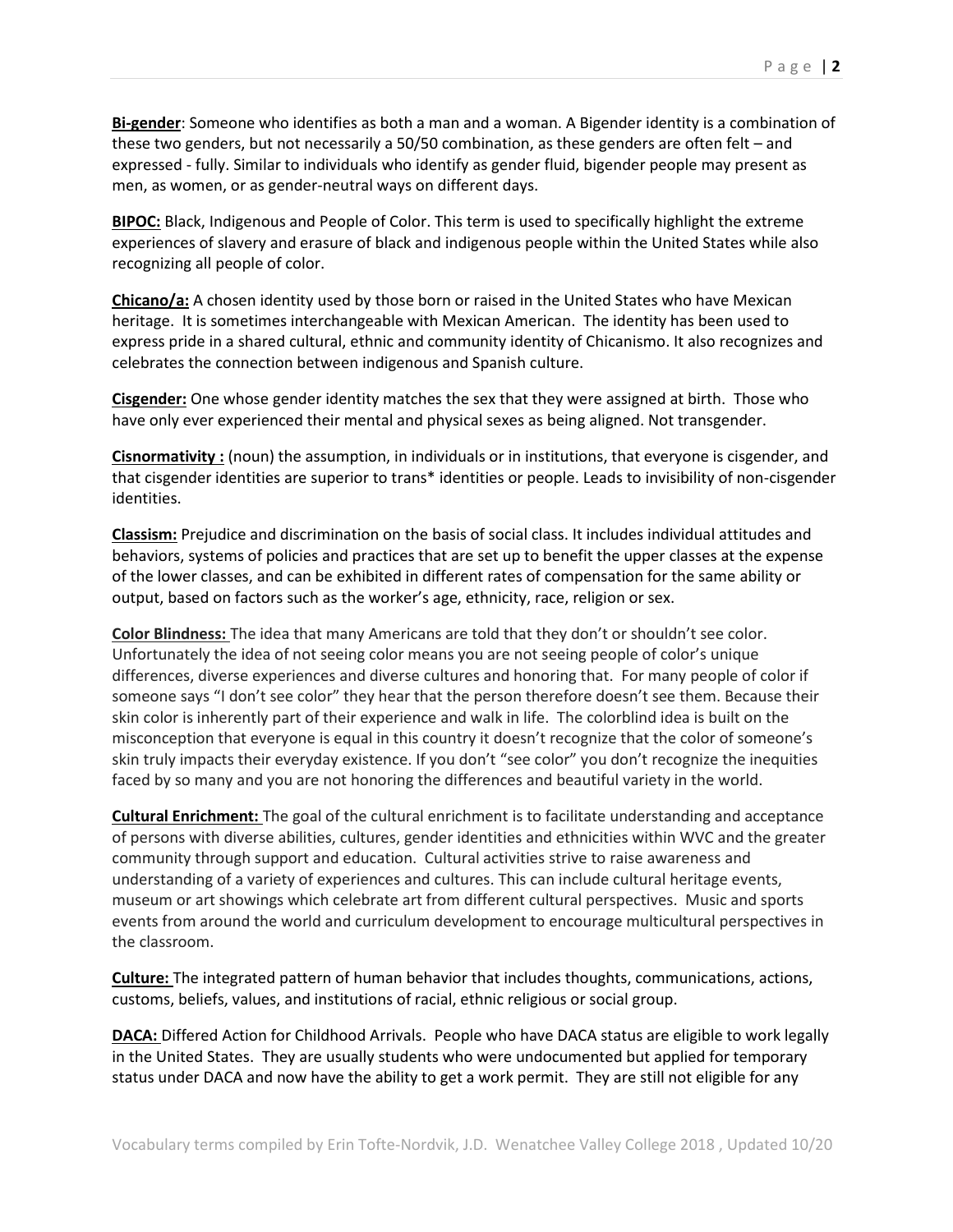federal assistance such as federal financial aid, CAMP, TRiO etc. DACA status must be renewed every two years.

**Demisexual:** (noun) an individual who does not experience sexual attraction unless they have formed a strong emotional connection with another individual. Often within a romantic relationship.

**Discrimination:** Is the selection for unfavorable treatment of an individual or individuals on the basis of: gender, race, color or ethnic or national origin, religion, disability, sexual orientation, social class, age, marital status or family responsibilities or as a result of any conditions or requirements that do not accord with the principles of fairness and natural justice.

**Diversity:** Includes all the ways in which people differ, and it encompasses all the different characteristics that make one individual or group different from another. It is all-inclusive and recognizes everyone and every group as part of the diversity that should be valued. A broad definition includes not only race, ethnicity, and gender (the groups that most often come to mind when the term "diversity" is used) but also age, national origin, religion, disability, sexual orientation, socioeconomic status, education, marital status, language, gender identity and physical appearance. It also involved different ideas, perspectives, and values.

**DREAMers:** Young people who were brought to the United States as children without documentation. The term refers to legislation that would have provided these young people a path to citizenship. So far no legislation has been created to give them a path to citizenship.

**Equity:** Each student, staff or faculty member getting what they need to survive or succeed, access to opportunity, networks, resources, and supports based on where they are and where they want to go. At its core it is about each student, staff and faculty reaching their full potential.

**Ethnicity:** A social construction linked to cultural expressions, heritage and identity. For example someone might identify their ethnicity as Irish, German or Mexican etc. Usually linked to language, food, dress and customs people share in common.

**Ethnocentrism:** Preference for or belief in the superiority of one's own ethnic group.

**Femme** : (noun & adj) someone who identifies themselves as feminine, whether it be physically, mentally or emotionally. Often used to refer to a feminine-presenting queer woman.

**First People/First Nation:** A Canadian collective term for the indigenous and native peoples and Indian communities of Canada.

**Gender Expression**: Refers to the ways in which people externally communicate their gender identity to others through behavior, clothing, haircut, voice, and other forms of presentation. Gender expression also works the other way as people assign gender to others based on their appearance, mannerisms, and other gendered characteristics. Sometimes, transgender people seek to match their physical expression with their gender identity, rather than their birth-assigned sex. Gender expression should not be viewed as an indication of sexual orientation.

**Gender Fluidity**: Gender fluidity conveys a wider, more flexible range of gender expression, with interests and behaviors that may even change from day to day. Gender fluid children do not feel confined by restrictive boundaries of stereotypical expectations of girls or boys. In other words, a child may feel they are a girl some days and a boy on others, or possibly feel that neither term describes them accurately.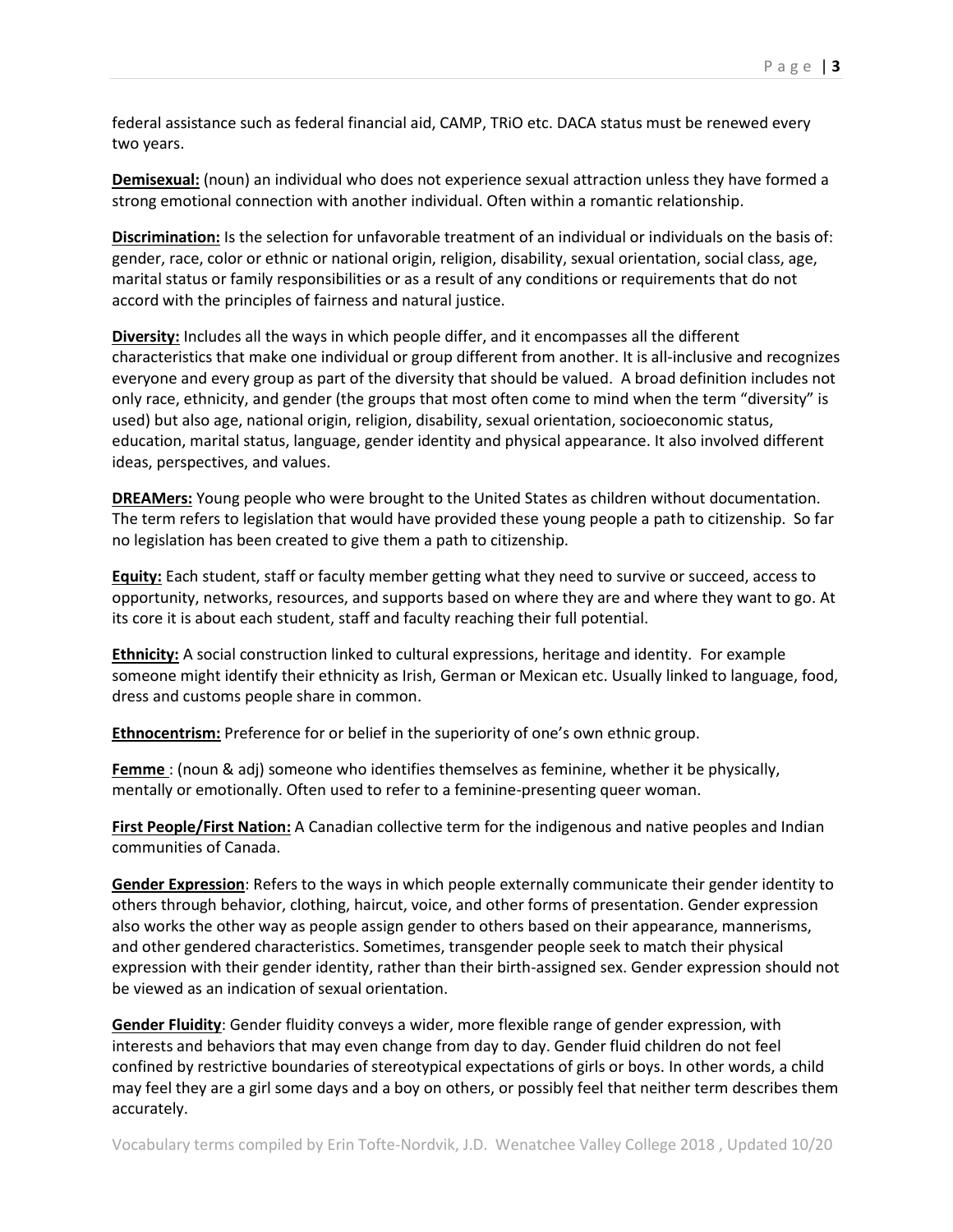**Gender Identity:** Perception of one's self as male, female, or both or neither. Generally developed in toddlerhood or early childhood and reinforced by social experience and pubertal changes. Most people develop a gender identity that matches their biological sex. For some, however, their gender identity is different from their biological or assigned sex.

**Gender Non-Conforming** (GNC) – (adj) someone whose gender presentation, whether by nature or by choice, does not align in a predicted fashion with gender-based expectations. Someone who looks and/or behaves in ways that don't conform to, or are atypical of, society's expectations of how a person of that gender should look or behave.

**Gender Normative/Cisgender**. Refers to people whose sex assignment at birth corresponds to their gender identity and expression.

**Gender Normative / Gender Straight** – (adj) someone whose gender presentation, whether by nature or by choice, aligns with society's gender-based expectations.

**Genderqueer-**: Someone who identifies outside of, or wishes to challenge, the two-gender (i.e., man/woman) system; may identify as multiple genders, a combination of genders, or "between" genders. People who use this term may feel that they are reclaiming the word "queer", which has historically been used as a slur against gay men and women. This term is used more often by younger generations doing the "reclaiming" and less often by slightly older generations who may have personally experienced the term "queer" as a slur.

**Gender Questioning**: Someone who may be questioning their gender or gender identity, and/or considering other ways of experiencing or expressing their gender or gender presentation.

**Heterosexism:** The assumption that everyone is heterosexual; heterosexuality is the norm or heterosexuality is the default unless specified otherwise. Includes attitudes and behaviors denigrating and stigmatizing to non-heterosexuals. Can also be called heteronormativity.

**Implicit Bias:** Thoughts and feelings are "implicit" if we are unaware of them or mistaken about their nature. We have a bias when, rather than being neutral, we have a preference for (or aversion to) a person or group of people. Thus, we use the term "implicit bias" to describe when we have attitudes towards people or associate stereotypes with them without our conscious knowledge. A fairly commonplace example of this is seen in studies that show that white people will frequently associate criminality with black people without even realizing they're doing it. Take implicit bias tests here. <https://implicit.harvard.edu/implicit/takeatest.html>

**Indigenous:** People who originated in an area and are the pre-colonial original inhabitants of a given region. They often still have many pieces of their original culture which they continue to practice and honor. Often these groups are fighting for their autonomy and ability to govern themselves and their indigenous lands.

**Institutional Culture:** Communication patterns, common ideas, values, traditions and standards that permeate the everyday lives of members and that are perpetuated by institutional policies, procedures, actions and leadership. The values and behaviors that contribute to the unique social and psychological environment of an organization or institution. Institutional culture is the sum total of an organization's past and current assumptions, experiences, philosophy, and values that hold it together, and is expressed in its self-image, inner workings, interactions with the outside world, and future expectations. It is based on shared attitudes, beliefs, customs, express or implied contracts, and the written and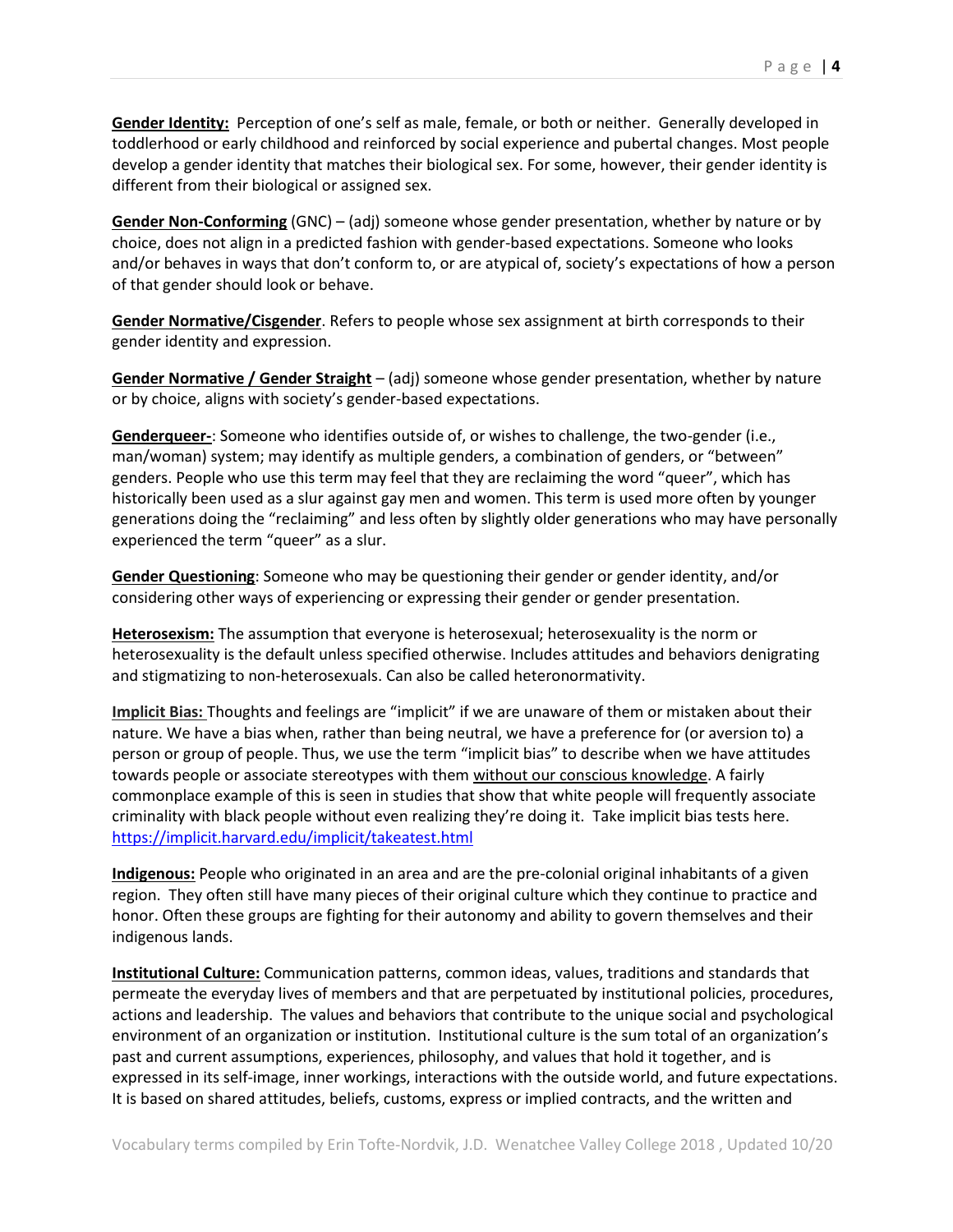unwritten rules that the organization develops over time and that have worked well enough to be considered valuable. It involves communication patters, hierarchy and decision-making, who is rewarded and for what behavior.

**Institutional Racism:** Institutional racism is that which, covertly or overtly, resides in the policies, procedures, operations and culture of public or private institutions thereby reinforcing prejudices and being reinforced by them in turn. Whereas individual racism is the expression of personal prejudice, institutional racism is the expression of a whole organization's racist practice and culture.

**Internalized Racism**: Groups targeted by oppression, often "internalize" the mistreatment and the misinformation about themselves. The target group thus "misbelieves" about itself the same misinformation which pervades the social system. This "misbelieving" expresses itself in behavior and interactions between individual members of the target group which repeat the content of their oppression. Internalized oppression is an involuntary react to the experience of oppression on the part of the target group. **Inclusion:** Is the involvement and empowerment, where the inherent worth and dignity of all people are recognized. An inclusive college promotes and sustains a sense of belonging; it values and practices respect for the talents, beliefs, backgrounds, and ways of living of all its members.

**Intersex:** A general term used for a variety of conditions in which a person is born with reproductive or sexual anatomy that doesn't seem to fit the typical definitions of female or male. For example, a person could be born appearing female on the outside but having mostly male-typical anatomy on the inside. Sometimes intersex individuals will have both male and female genitalia or not fully developed genitalia of either female or male.

**Invisible Culture:** Deeply held implicit beliefs, values, biases, thoughts and reactions to issues including time, space, and meaning.

**Latinx**: Is the gender-neutral alternative to Latino, Latina and even Latin@. Used by scholars, activists and an increasing number of journalists, Latinx is quickly gaining popularity among the general public. It's part of a "linguistic revolution" that aims to move beyond gender binaries and is inclusive of the intersecting identities of Latin American descendants. In addition to men and women from all racial backgrounds, Latinx also makes room for people who are trans, queer, asexual, non-binary, gender nonconforming or gender fluid.

**LGBTQ / IA / GSM / DSG / +** : (noun) initials used as shorthand or umbrella terms for all people who have a non-normative (or queer) gender or sexuality, there are many different initials which people prefer. LGBTQ is Lesbian, Gay, Bisexual, Transgender, and Queer or Questioning (sometimes people add + at the end in an effort to be more inclusive); IA is Intersex and Asexual; GSM is Gender and Sexual Minorities; DSG is Diverse Genders and Sexualities.

**Linguacism:** Language based discrimination. Differential treatment against a person or a group of people based on their preferred language, which is associated with a particular group, class or category. Commonly, the preferred language is just another attribute of separate ethnic groups. Discrimination exits is there is prejudicial treatment against a person or a group of people who speak a particular language or dialect.

**Microaggressions:** (see also racial microaggressions) Subtle words, cues and/or behaviors that insult, invalidate, or exclude traditionally marginalized group members. The long-term effect of microaggressions can have a significant negative impact on one's health.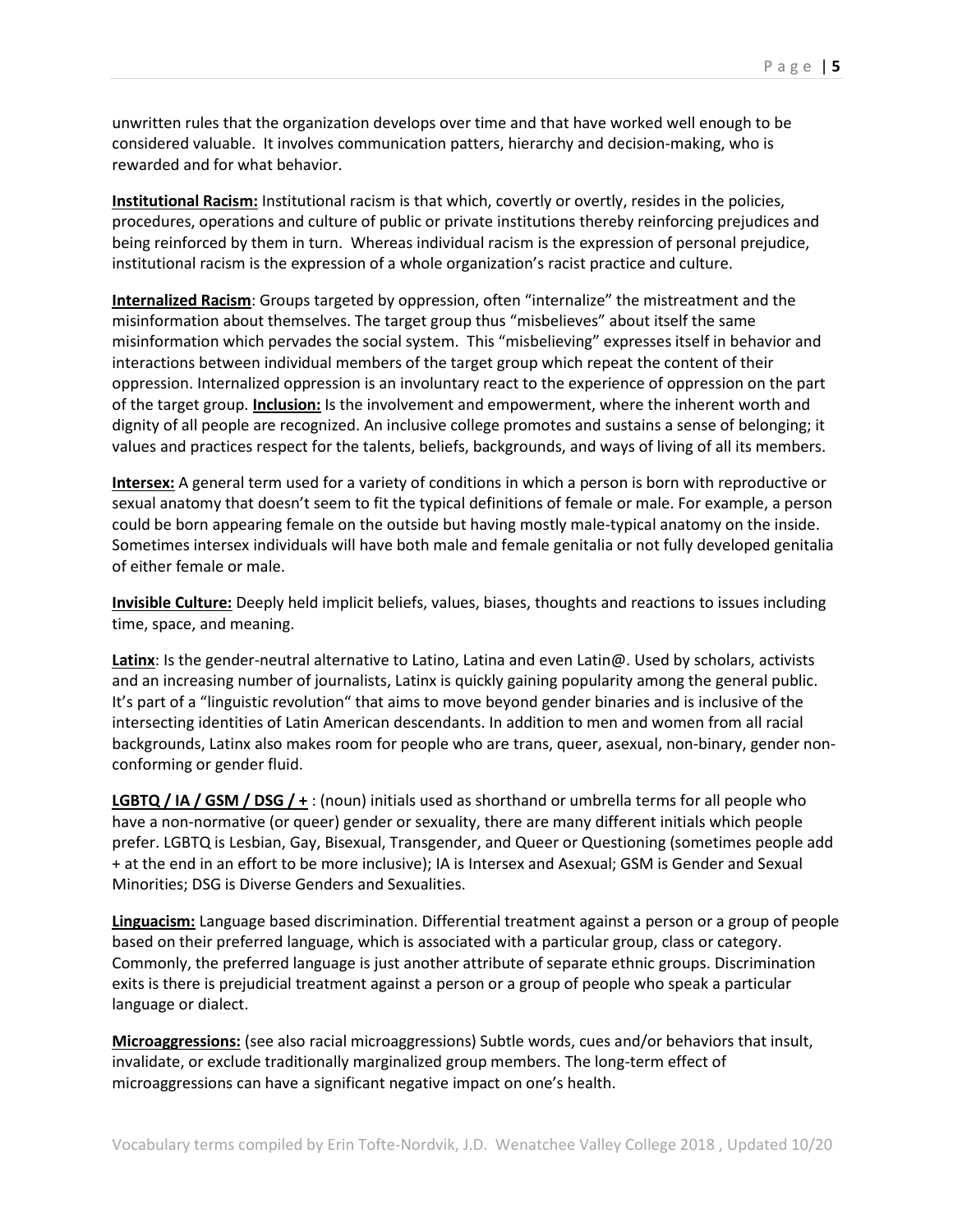**Neurodiversity:** The concept that there is great diversity in how people's brains are wired and work, and that neurological differences should be valued in the same way we value any other human variation.

**Non-binary**: Similar to genderqueer, this is a way of describing one's gender as outside the two-gender (i.e., man/woman) system and/or challenging that system.

**Oppression:** The systemic devaluing, undermining, marginalizing and disadvantaging of certain social identities in contrast to the privileged norm; when some people are denied something of value, while others have ready access. Oppression can be broken up into four levels: ideological, institutional, interpersonal, and internalized.

**Pangender**: "Pan" means every, or all, and this is another identity label such like genderqueer or neutrois that challenges binary gender and is inclusive of gender diverse people.

**Prejudice:** Over-generalized, oversimplified or exaggerated beliefs associated with a category or group of people. These beliefs are not easily changed, even in the fact of contrary evidence. Example: A French woman is in an elevator alone. She grabs her purse tight when an African young man enters. Prejudice can also be devaluing (looking down on) a group because of its assumed behavior, values, capabilities, attitudes or other attributes.

**Privilege:** Involves unearned advantage that accompanies a person's perceived status and/or perceived membership in identified groups. A right that only some people have access or availability to because of their social group memberships (dominants). Because hierarchies of privilege exist, even within the same group, people who are part of the group in power (white/Caucasian people with respect to people of color, men with respect to women, heterosexual with respect to homosexuals, adults with respect to children and rich people with respect to poor people) often deny they have privilege even when evidence of differential benefit is obvious.

**Race:** A social construct that divides people into groups based on factors such as physical appearance, ancestry, culture, history etc; a social, historical and political classification system. Generally, those classifications are white/European, American Indian/Alaska Native, Black/African, Asian/pacific islander.

**Racial Micro-aggressions:** Racial micro-aggressions are brief and commonplace daily verbal, behavioral, or environmental indignities, whether intentional or unintentional, that communicate hostile, derogatory, or negative racial slights and insults toward people of color. Perpetrators of microaggressions are often unaware that they engage in such communications when they interact with racial/ethnic minorities. Micro-aggressions seem to appear in forms; micro-assault, micro-insult, and micro-invalidation.

**Racism:** The conscious or unconscious, intentional or unintentional, covert or overt, and institutionalized enactment of racial power, grounded in racial prejudice, by an individual or group against another individual or group perceived to have "lower" racial status. Racism involves race-based prejudice plus power. The systematic mistreatment experienced by people of color is a result of institutionalized inequalities in the social structure. Racism is one consequence of a self-perpetuating imbalance in economic, political and social power. This imbalance consistently favors members of some ethnic and cultural groups at the expense of others. The consequences of this imbalance pervade all aspects of the social system and affect all facets of people's lives.

**Reverse Racism:** Reverse racism does not exist in the United States. In order for something to be racism there has to be a power dynamic (see definition of racism above). A group who holds social power and